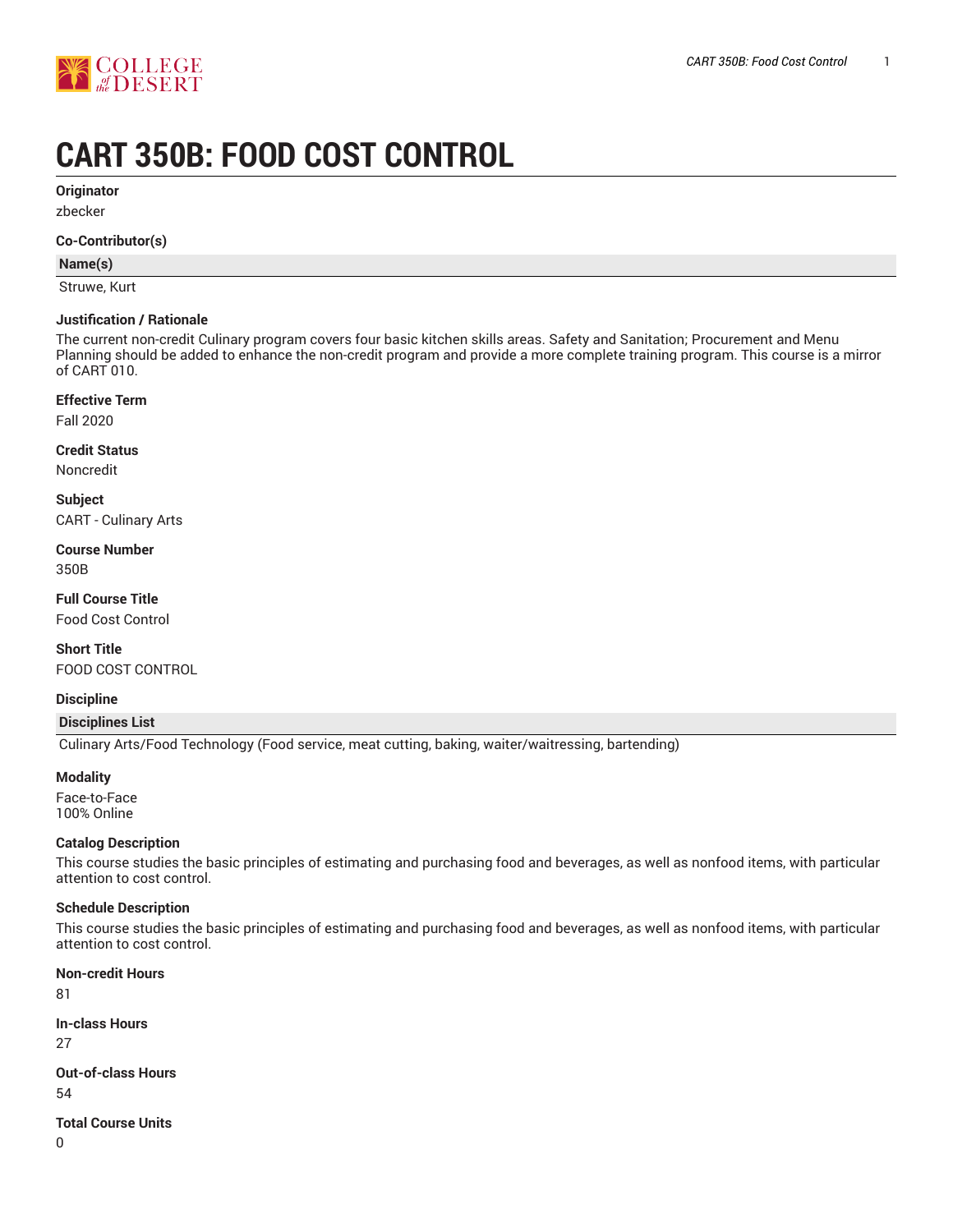

# **Total Semester Hours**

81

**Override Description**

Noncredit override.

# **Required Text and Other Instructional Materials**

# **Resource Type**

Book

**Author**

Feinstein, Andrew H, Stefanelli, John

**Title**

Purchasing: Selection Procurement for the Hospitality Industry

# **Edition**

8th

**City**

New York

**Publisher**

John Wiley Sons, Inc.

**Year**

2011

**College Level** Yes

**Flesch-Kincaid Level** 12

**ISBN #** 9781119148517

## **Class Size Maximum**

35

# **Course Content**

- 1. Convenience Foods.
- 2. Nonfood expense items.
- 3. Services.
- 4. Furniture, Fixtures, and Equipment.
- 5. Fresh Produce.
- 6. Groceries.
- 7. Eggs and Dairy Products.
- 8. Poultry.
- 9. Fish and Shellfish.
- 10. Meat.
- 11. Beverages.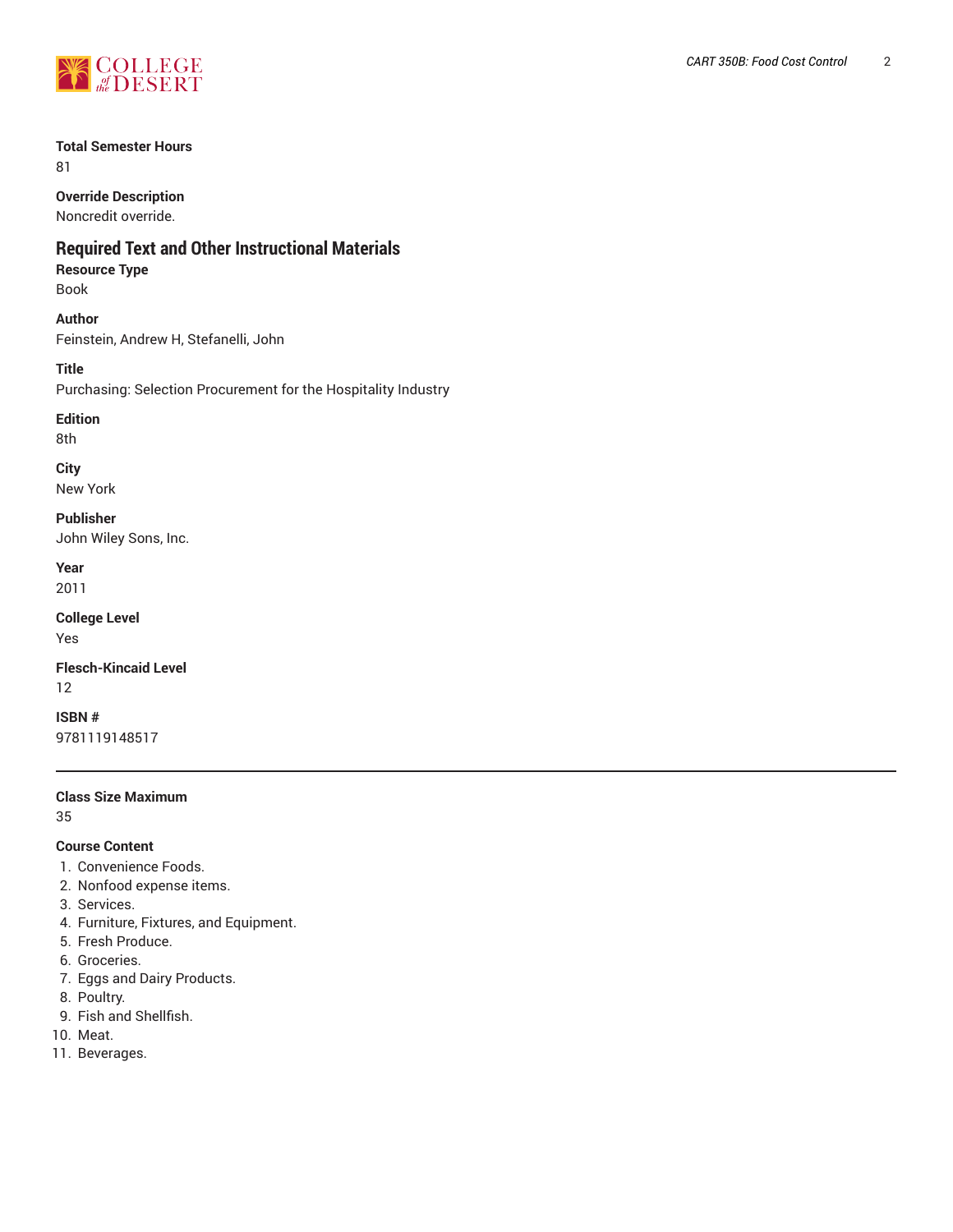#### **Course Objectives**

**COLLEGE**<br>*de* DESERT

|                                          | <b>Objectives</b>                                                                                                             |                                                                                                           |                           |  |
|------------------------------------------|-------------------------------------------------------------------------------------------------------------------------------|-----------------------------------------------------------------------------------------------------------|---------------------------|--|
| Objective 1                              | Understand the application of the procedures of selection and procurement and their relationship to cost control.             |                                                                                                           |                           |  |
| Objective 2                              | Analyze and interpret the market forces acting on foods and supplies and develop purchasing strategies from that<br>analysis. |                                                                                                           |                           |  |
| Objective 3                              | Apply technical Point of Sale skills in the workforce to refine inventories and cost controls                                 |                                                                                                           |                           |  |
| <b>Student Learning Outcomes</b>         |                                                                                                                               |                                                                                                           |                           |  |
|                                          | Upon satisfactory completion of this course, students will be able to:                                                        |                                                                                                           |                           |  |
| Outcome 1                                | Analyze and evaluate the selection factors for foods and supplies and determine the quality standards required.               |                                                                                                           |                           |  |
| Outcome 2                                |                                                                                                                               | Explain expense of perishable, non-perishable and services items.                                         |                           |  |
| <b>Methods of Instruction</b>            |                                                                                                                               |                                                                                                           |                           |  |
| <b>Method</b>                            |                                                                                                                               | Please provide a description or examples of how each instructional<br>method will be used in this course. |                           |  |
| Discussion                               |                                                                                                                               | Evaluate procurement options.                                                                             |                           |  |
| Collaborative/Team                       |                                                                                                                               | Work in teams to create procurement plans.                                                                |                           |  |
| Observation                              |                                                                                                                               | Students will report on personal experience observation of the<br>marketplace.                            |                           |  |
| Lecture                                  |                                                                                                                               | Presentation of topics in context with industry relevant examples.                                        |                           |  |
| <b>Methods of Evaluation</b>             |                                                                                                                               |                                                                                                           |                           |  |
| <b>Method</b>                            |                                                                                                                               | Please provide a description or examples of how<br>each evaluation method will be used in this course.    | <b>Type of Assignment</b> |  |
| Mid-term and final evaluations           |                                                                                                                               | Comprehensive demonstration of knowledge and<br>skills gained in course.                                  | In Class Only             |  |
| Tests/Quizzes/Examinations               |                                                                                                                               | Timed quizzes out-of-class with feedback in-class.                                                        | In and Out of Class       |  |
| Group activity participation/observation |                                                                                                                               | Distance Education: students interact with each<br>other to discuss the weekly subject matter             | In and Out of Class       |  |
| Written homework                         |                                                                                                                               | Written food procurement plans to demonstrate<br>knowledge of options.                                    | Out of Class Only         |  |
| Student participation/contribution       |                                                                                                                               | Regular discussion and evaluation.                                                                        | In Class Only             |  |
| Other                                    |                                                                                                                               | Out-of-class hours will be monitored electronically<br>through the learning management system.            |                           |  |

#### **Assignments**

## **Other In-class Assignments**

- 1. Participation in class discussion by instructor and occasional guest speakers, including the taking of detailed notes thereon.
- 2. Viewing of films and slide programs, including the taking the notes thereon.
- 3. Listening to sound recordings and taking notes thereon.
- 4. Special reports by students, in panel or singly.
- 5. Participation in class research projects involving the collection, compilation and interpretation of data, including the composition of written or oral reports thereon.
- 6. Examinations of various types, such as essay and multiple choice.

#### **Other Out-of-class Assignments**

- 1. Readings in the textbook and in recommended supplementary literature.
- 2. Viewing of films and slide programs, including the taking the notes thereon.
- 3. Listening to sound recordings and taking notes thereon.

#### **Grade Methods**

Pass/No Pass Only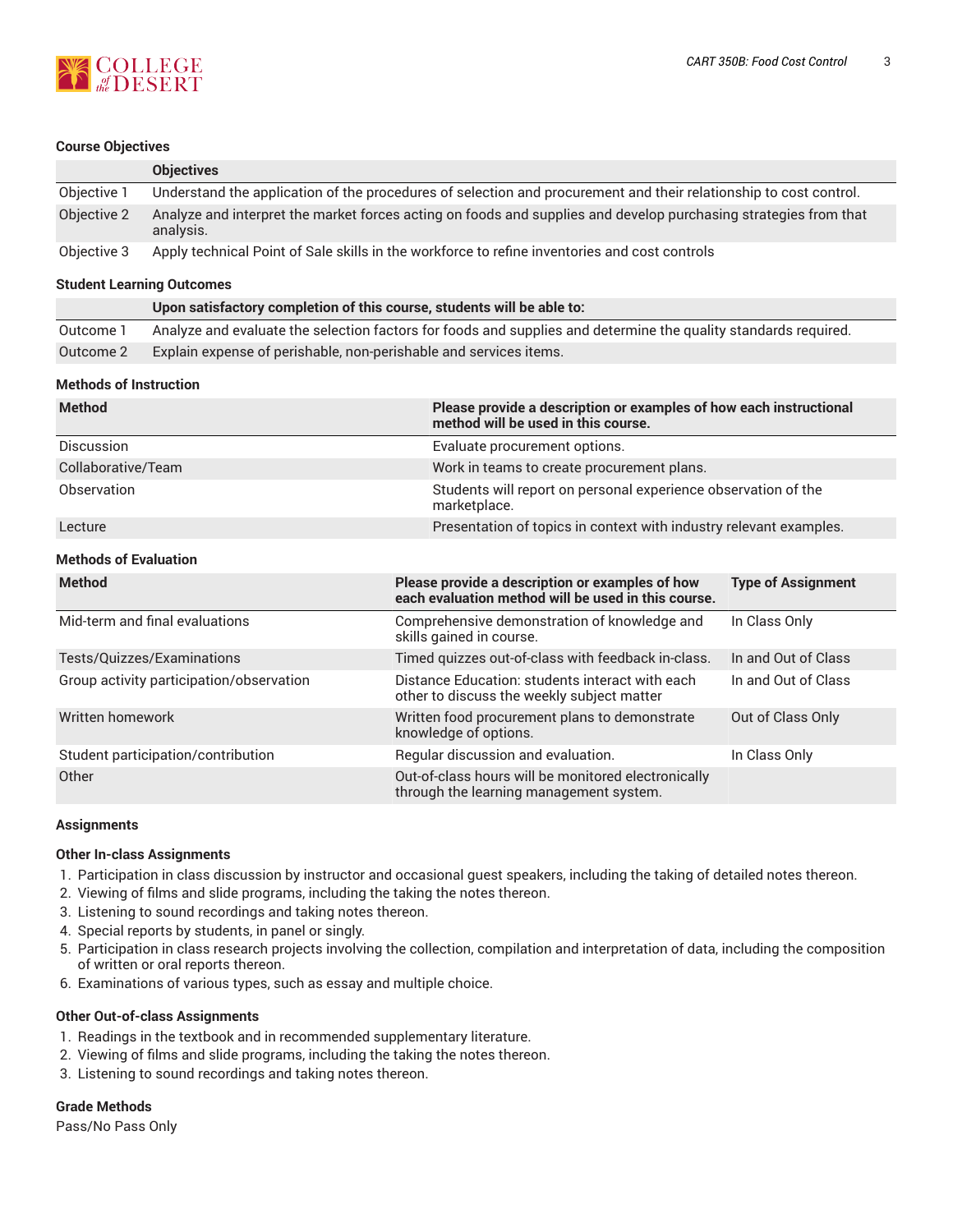

# **Distance Education Checklist**

# **Instructional Materials and Resources**

If you use any other technologies in addition to the college LMS, what other technologies will you use and how are you ensuring **student data security?**

Only the college LMS will be used.

# **Effective Student/Faculty Contact**

#### Which of the following methods of regular, timely, and effective student/faculty contact will be used in this course?

#### **Within Course Management System:**

Timely feedback and return of student work as specified in the syllabus Discussion forums with substantive instructor participation Regular virtual office hours Online quizzes and examinations Weekly announcements

#### **External to Course Management System:**

Direct e-mail Posted audio/video (including YouTube, 3cmediasolutions, etc.)

#### Briefly discuss how the selected strategies above will be used to maintain Regular Effective Contact in the course.

Timely feedback and return of student work as specified in the syllabus. Discussion forums with substantive instructor participation. Online quizzes and examinations with feedback to students. Weekly annoucements.

# **Other Information**

# **MIS Course Data**

**CIP Code** 12.0500 - Cooking and Related Culinary Arts, General.

**TOP Code** 130630 - Culinary Arts

**SAM Code** C - Clearly Occupational

**Basic Skills Status** Not Basic Skills

**Prior College Level** Not applicable

**Cooperative Work Experience** Not a Coop Course

**Course Classification Status** Other Non-credit Enhanced Funding

**Approved Special Class** Not special class

**Noncredit Category** Short-Term Vocational

**Funding Agency Category** Not Applicable